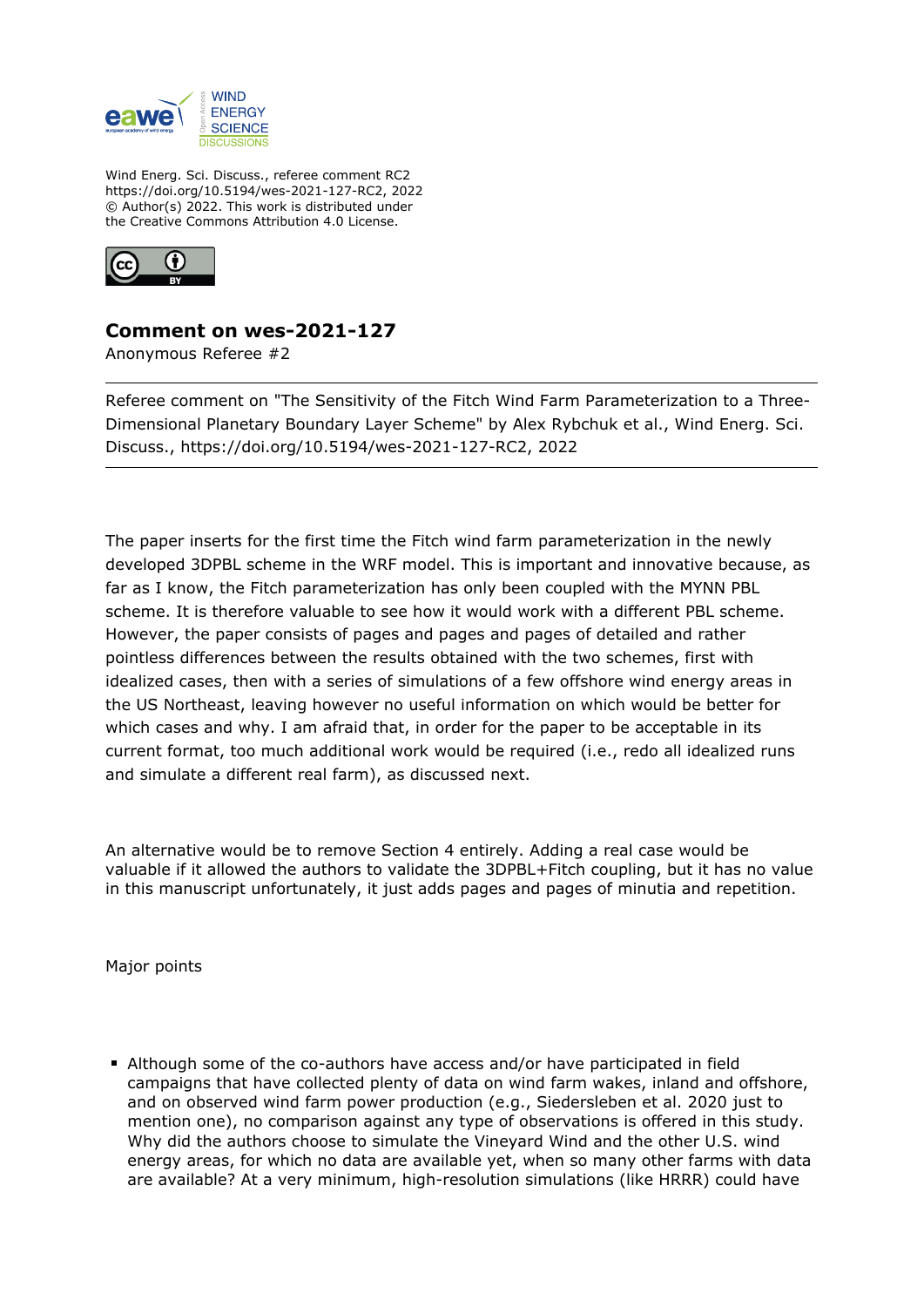been used for the wind speed profiles for August 2020 for Figure 9. But, better yet, a different farm with actual wake observations should have been simulated instead.

The authors state that TKE advection is turned on (see l. 243), but it does not seem to be true. Figure 6 shows without doubt that all the added TKE is confined within the boundaries of the wind farm and above it, but not advected downwind at all. With the MYNN scheme in particular (top two rows), one can even see the individual positions of the turbines, one every other grid cell, with the added TKE at their grid cells and above, but none in the next adjacent cells downwind. This proves that no advection is actually operating. The authors need to double check that bl\_mynn\_tkeadvect is indeed set to true in the inner domain. Since TKE advection appears to be wrongfully turned off in all the simulations, all the conclusions of the paper are potentially invalid.

Minor points

- 55: There is another wind farm parameterization for WRF in the literature: the hybrid model by Pan and Archer (2018).
- 64 and 133 and 164: Missing citation "?"
- 101: I think I know what you are trying to say, but it needs to be defined better because an external wake cannot be defined as a "distance". Also, here you suse 0.2 m/s as the threshold, but in the rest of the paper it seems to be 0.5 m/s (e.g., Figure 3 and 11, dashed blue line).
- Table 1: the same label here is used to indicate three different runs. Please use unique labels for each run, like "S-NWF" for stable, "U-NWF" for unstable etc.
- 203: not OK to cite a manuscript in preparation, please remove Rosencrans et al.
- 206: type for "pseudo"
- 209: How many turbines are there in total? 25 perhaps?
- 322: Why 0.5 m/s deficit if 0.2 m/s was stated earlier?
- 322: I cannot understand what the e-folding distance is. Please include an equation. To be honest, I do not even understand why this variable is even introduced, it does not add much, it is overly sensitive to the stability and choice of the scheme, and it is no longer used in the real simulations later. Consider dropping it since it does not add much.
- Figure 3: I am surprised that the maximum deficit possible is 1 m/s (note that the maximum deficit is 4 m/s in Figure 11). This must be the most efficient ideal wind farm ever designed. Why is the flow from the west-southwest? I would recommend using white for the range  $-0.25 - 0.25$  m/s.
- 345-350: I find it **very** difficult to believe that the addition of TKE causes a longer wake. Also very confusing that the weird decrease in TKE in one specific case (Figure 6g) can be used to explain this general and counter-intuitive finding. To me this is another flag that suggests that advection of TKE was **not** turned on.
- 384: not OK to cite a manuscript under review. Please remove Bodini et al.
- 409: the authors themselves note that there is no advection of TKE! This is not a realistic result. Flag bl\_mynn\_tkeadvect must be true for TKE to be advected, at least with the MYNN scheme.
- Figure 8: please use one color scheme! You can intervals that are variable to better emphasize features, but using two colorbars like that is not OK.
- 476: Are these results with 0% TKE or 100% TKE? Why not 25% TKE as